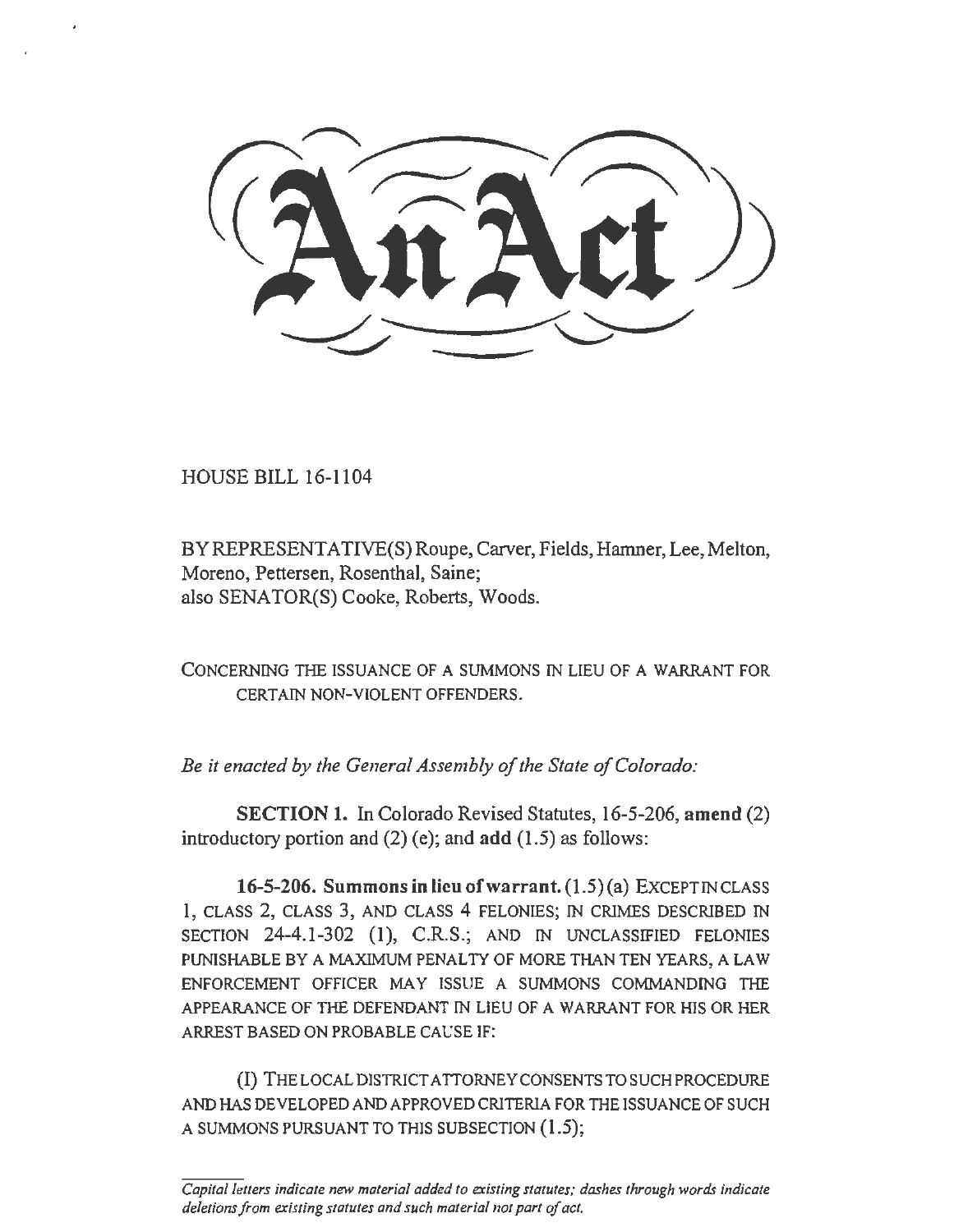(II) THERE IS A REASONABLE LIKELIHOOD THAT THE DEFENDANT WILL APPEAR;

(III) THE DEFENDANT HAS HAD NO FELONY ARRESTS DURING THE PRECEDING FIVE YEARS;

(IV) THERE IS NO ALLEGATION THAT THE DEFENDANT USED A DEADLY WEAPON AS DEFINED IN SECTION 18-1-901 (3) (e), C.R.S., IN THE COMMISSION OF THE CRIME; AND

(V) THERE ARE NO OUTSTANDING WARRANTS FOR THE DEFENDANT'S ARREST.

(b) NO LATER THAN TEN DAYS AFTERA LAW ENFORCEMENT OFFICER ISSUES A SUMMONS PURSUANT TO THIS SUBSECTION  $(1.5)$ , HE OR SHE SHALL DELIVER A COPY TO THE COURT AND TO THE OFFICE OF THE DISTRICT A TTORNEY WHERE JURISDICTION LIES.

(c) WHEN THE PROCEDURE DESCRIBED IN THIS SUBSECTION  $(1.5)$  IS USED, AN INFORMATION OR COMPLAINT MAY BE FILED IN OPEN COURT ON THE DATE SPECIFIED IN THE SUMMONS.

(2) If a summons is issued in lieu of a warrant under subsection  $(1)$ of this section:

( e) It shall be signed by the judge or clerk of the court with the title of his office OR BY THE LAW ENFORCEMENT OFFICER WHO ISSUED THE SUMMONS.

SECTION 2. Act subject to petition - effective date. This act takes effect at 12:01 a.m. on the day following the expiration of the ninety-day period after final adjournment of the general assembly (August 10, 2016, if adjournment sine die is on May 11, 2016); except that, if a referendum petition is filed pursuant to section 1 (3) of article V of the state constitution against this act or an item, section, or part of this act within such period, then the act, item, section, or part will not take effect unless